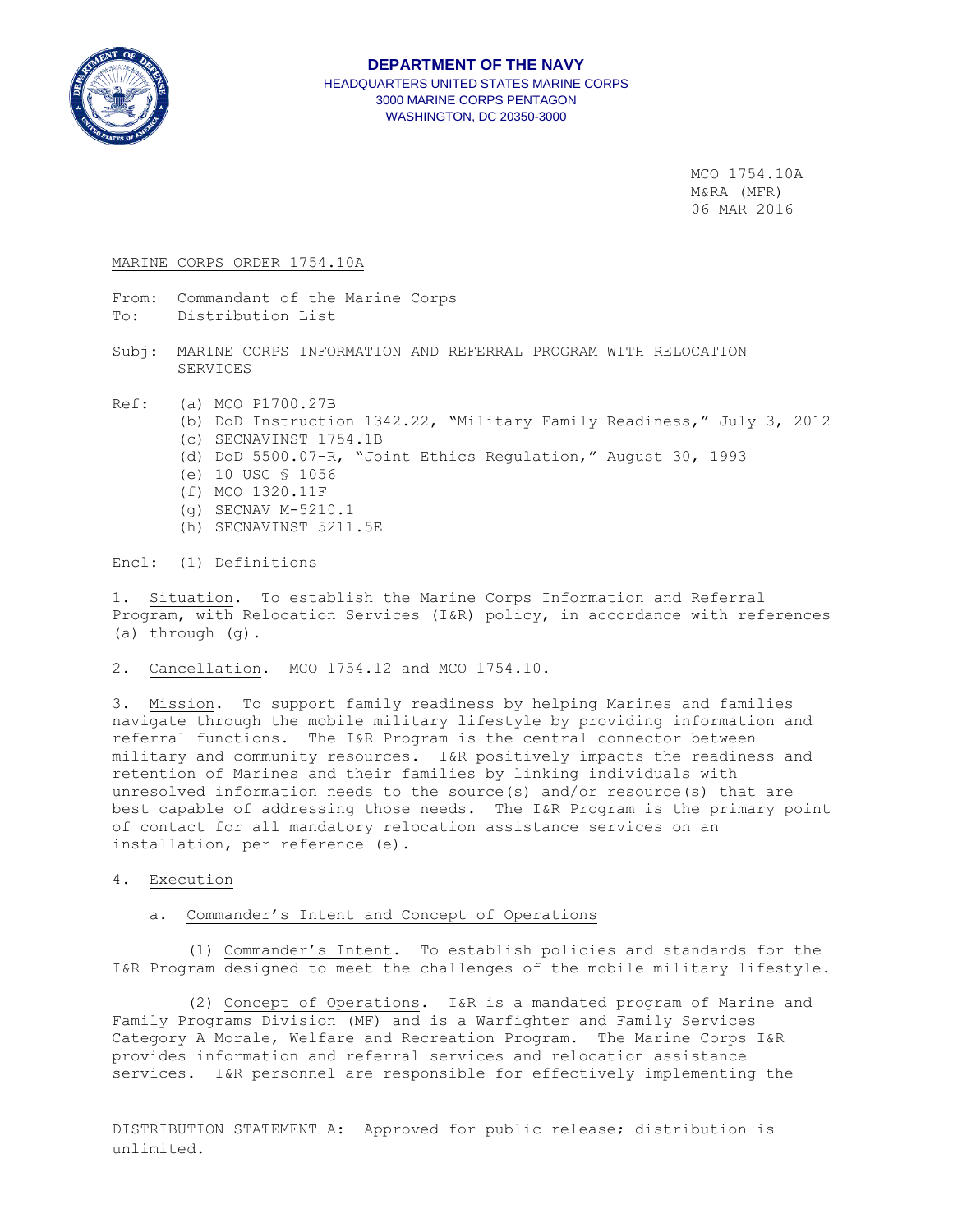policies and standards outlined in this Order, to include the provision of relocation assistance services. I&R services for Independent Duty and Reserve Component Marines are available through Marine Forces Reserve Marine Corps Community Services, toll-free 1-866-305-9058, the nearest military installation and Military OneSource. Enclosure (1) lists commonly used I&R and relocation definitions.

#### b. Subordinate Element Missions

 (1) Deputy Commandant for Manpower and Reserve Affairs (M&RA), Marine and Family Programs Division (MF) shall:

(a) Develop, manage, monitor, and coordinate I&R policies.

 (b) Designate a Headquarters Marine Corps I&R program manager to provide oversight and guidance.

 (c) Identify fiscal and personnel resources necessary to coordinate and effectively execute the I&R Program throughout the Marine Corps.

 (d) Coordinate, as appropriate, with applicable Federal and civilian community resources.

 (e) Assess the I&R Program to ensure the applicable requirements of quality assurance, inspections, managers' internal control program, credentialing, and certification are met.

 (f) Review the Order annually to ensure that it is necessary, current, and consistent with statutory authority.

(2) Commander, Marine Corps Installations Command shall:

 (a) Serve as subordinate command in all matters pertaining to Marine and Family Programs.

 (b) Ensure implementation of this Order to support operating forces, tenant commands, and activities.

 (c) Establish that Marine Corps Recruit Depot Parris Island and Marine Corps Recruit Depot San Diego are designated as primary centers for the delivery of information and services to recruiting personnel and their families.

(3) Installation Commanders shall:

 (a) Establish and ensure adequate funding of an I&R Program at each installation and ensure all mandatory relocation assistance services are provided as defined in the enclosure.

 (b) Ensure adequate staff, facilities, supplies, equipment, and learning resources are available to support the I&R Program within the Personal and Professional Development (P&PD) Branch.

 (c) Ensure that program staff maintain updated listings of military and community-based resources including points of contact, current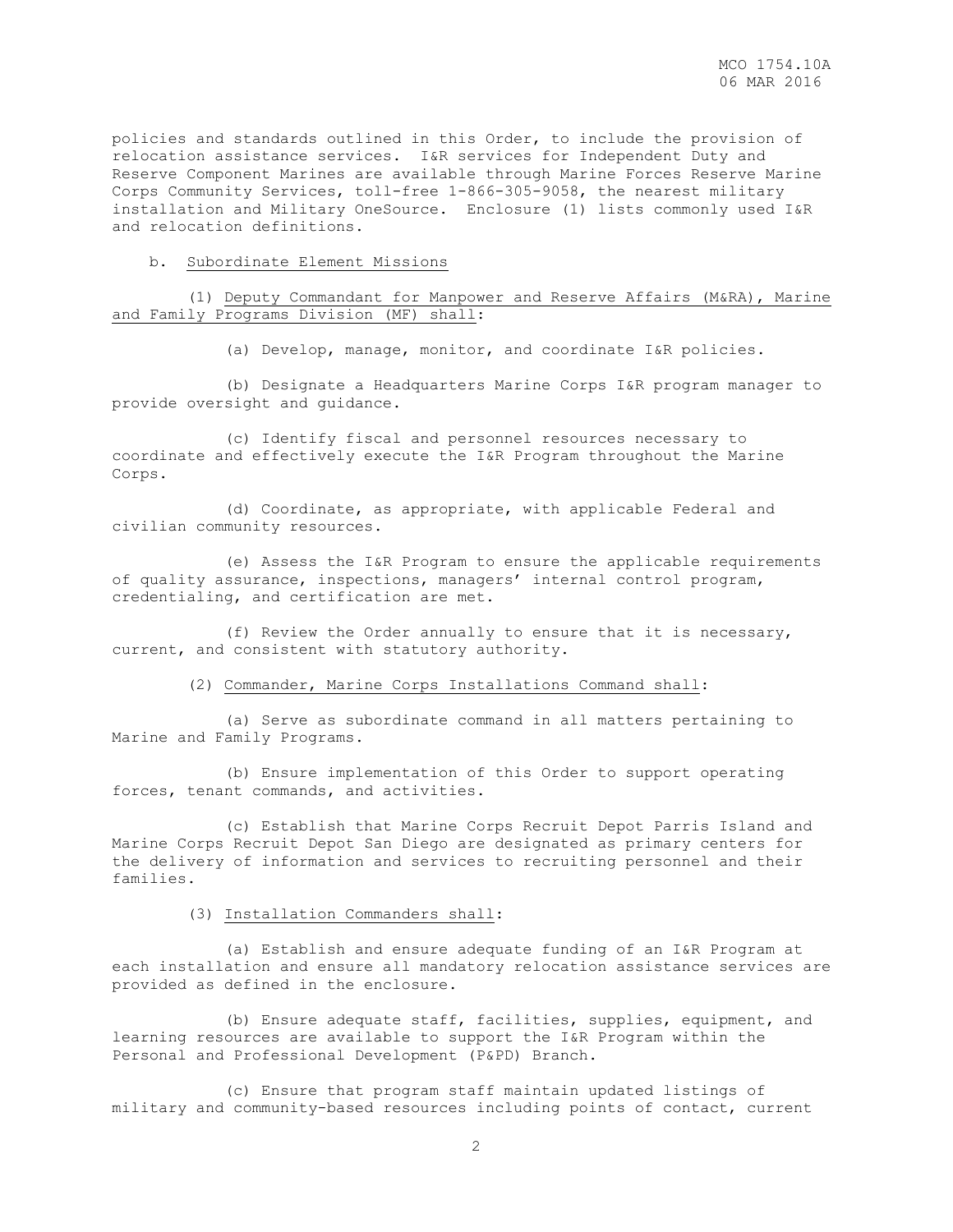telephone numbers, web, email and street addresses, and provide web content review to support the I&R Program.

 (d) Ensure the I&R office coordinates with appropriate installation based activities to maintain updated phone lists and services available in the event of an emergency. In the event of a disaster or emergency, the I&R office will provide relevant resource information for the installation website for resources that can assist Marines and families and assists with dissemination of such emergency resource information in accordance with installation guidance.

 (e) Ensure that I&R services are provided in an expedient fashion to enable the individual to resolve their information need(s) and to link the individual with the source of the information by providing points of contact and current telephone numbers, web, email, and street addresses where appropriate.

 (f) Establish that the spectrum of services will range from dissemination of booklets, pamphlets, and other carry-out materials; assessment of family needs for referral to the appropriate military/civilian agency(ies) and/or local programs for family enrichment and/or education; and provision of relocation assistance services.

 (g) Ensure that I&R services will embody a continuum of assistance that includes answering questions, making simple and complex referrals that involve identifying needs of the individual, and locating resources to meet those needs.

 1. Examples of referral sources include, but are not limited to: MF programs, other military and DoD resources including Military OneSource as well as social services, schools, childcare, relocation, and community resources. I&R referrals will familiarize individuals with the range of services available through community-based resources to the extent permitted by reference (d).

 2. I&R Program staff will work closely with individuals to identify their needs and locate services not readily available through MF or other DoD operated or sponsored resources. Program staff should provide adequate follow-up to ensure that the individual's information needs have been met satisfactorily.

 3. I&R Program staff will provide an initial assessment of an individual's needs to determine what resources can be used to resolve the issue(s). Inquiries may require a limited response, such as a simple referral, or may be more complex when dealing with clients who are facing critical issues.

 (h) Ensure that I&R staff is adequately trained and able to help customers in articulating their true concerns and make effective referrals based upon the initial assessment.

 (i) Ensure I&R Program staff is afforded the opportunity for professional development using available resources, to include annual training and, subject to available resources, attendance at I&R relevant educational events.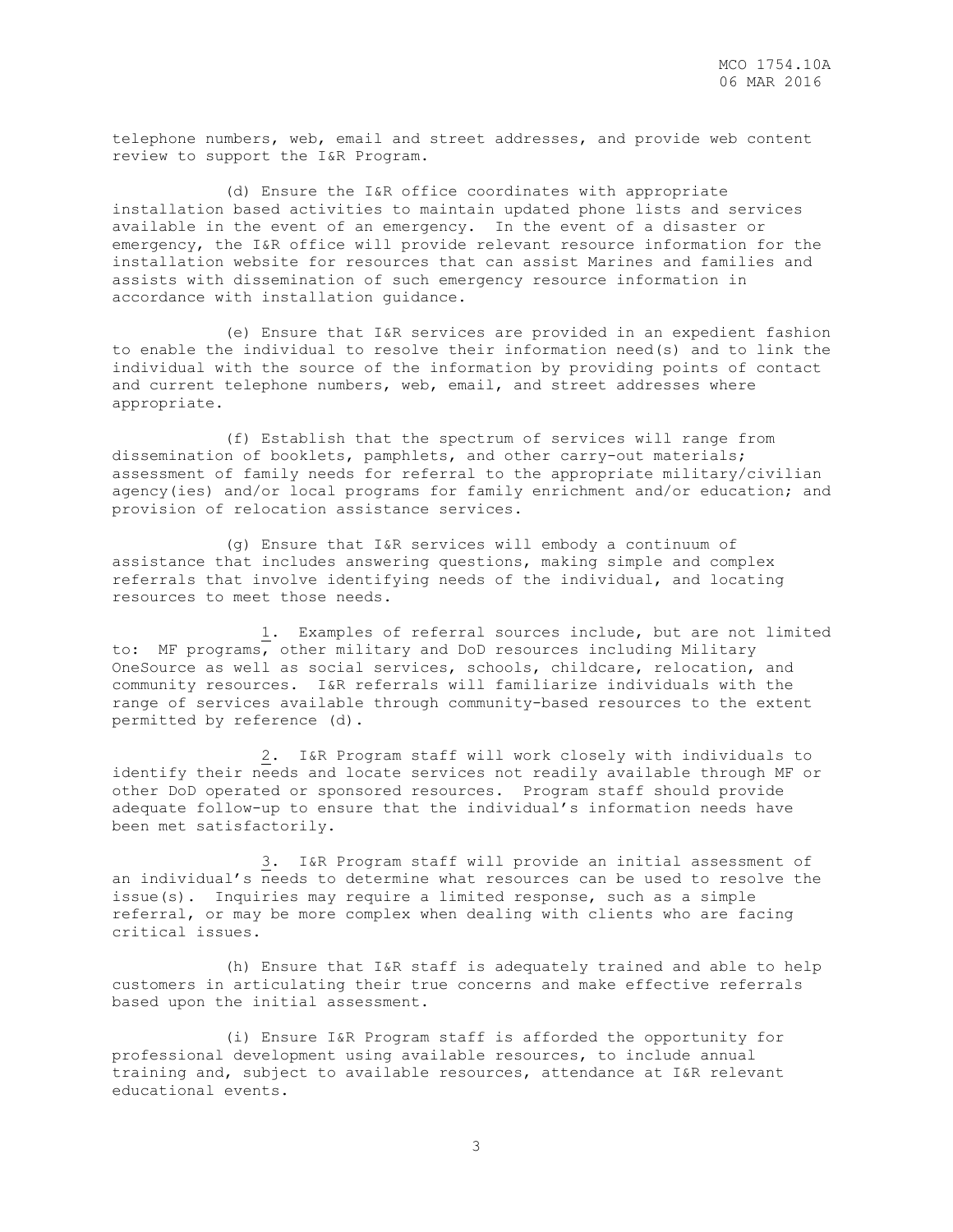(j) Ensure that I&R Program staff receive annual Crisis Call training to enable them to handle distress calls and provide a warm hand-off to installation Community Prevention personnel and/or other appropriate resources.

 (k) Program staff shall not maintain records on individuals. Installations should categorize and maintain resource information in a logical manner pertinent to local situations and determinations. Categories of information include health care resources, personal and family counseling, marital counseling, relocation assistance, housing referral, childcare resources, legal assistance, financial assistance, employment, education resources, religious services and pastoral counseling, recreation services, consumer affairs, child and spouse abuse prevention programs, and other personal and family support programs in both the military and civilian community.

 (l) Ensure that I&R Program staff distribute information and provide guidance as required to assist Commanders in counseling and informing unit personnel and their families in matters relative to their personal welfare.

 (m) Ensure that I&R staff have general knowledge of the rights and benefits available to individuals as a result of military service, and maintain updated contact information to make accurate referrals to subject matter experts who can assist military members to determine their rights and benefits.

 (n) Facilitate I&R Program staff liaison with local communitybased resources, which may provide information or assistance in personal affairs.

 (o) Provide adequate staffing to ensure that I&R offices are open during normal working hours, and a 24-hour messaging capability exists to facilitate information requests after normal working hours.

 (p) Per references (b), (e), and (f), ensure that Title 10 relocation assistance services are provided including Settling In Services, Permanent Change of Station (PCS) and Outside the Continental United States (OCONUS) workshops, quarterly updates to the www.MilitaryINSTALLATIONS.com website, and Sponsorship Training.

 (q) Non-mandatory relocation assistance services provided at Installation Commander's discretion must be maintained in accordance with national accreditation standards per reference (b). Non-mandatory services may include Lending Locker, Command relocation brief, welcome aboard packets, individual relocation plan, newly arrived spouse orientation, home buying and selling, and moving with the Exceptional Family Member Program.

 (r) Require that I&R Program staff submit metrics based on customer service contacts as defined by DC M&RA (MF).

 (s) Establish checkout procedures to ensure all installation and tenant command military personnel executing a PCS, report to the installation's P&PD branch to attend a mandatory PCS relocation assistance workshop no less than 90 days prior to PCS or as soon as they receive their PCS orders.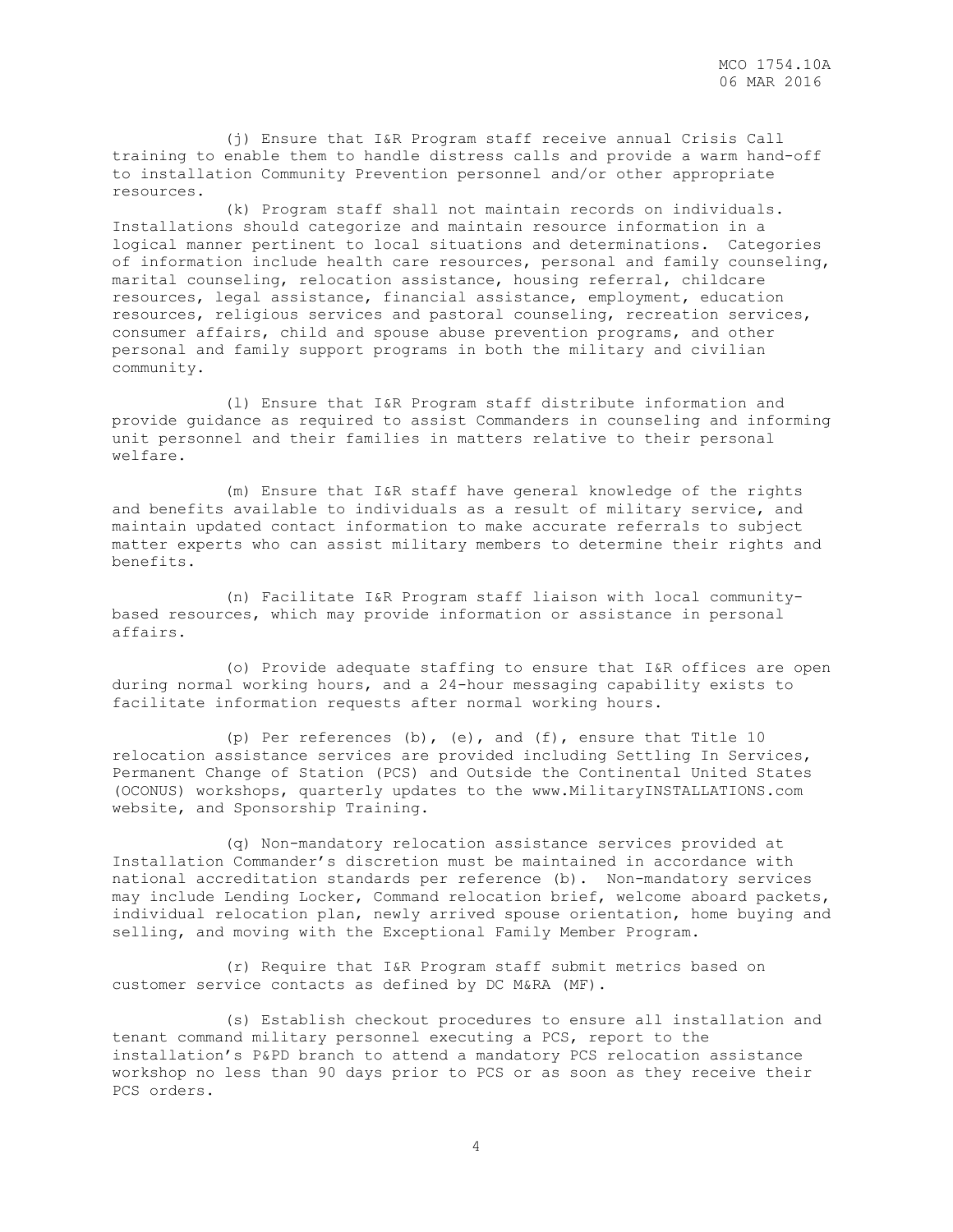(t) Establish check-in procedures that ensure all incoming personnel check in with the installation P&PD Branch, and all incoming first duty station Marines attend the Personal Readiness Seminar, and personnel in the grades of E-1 through E-6, WO-1 and O-1 through O-2 attend mandatory Settling in Services at Contiguous United States locations. At Outside the Contiguous United States locations, establish check-in procedures that ensure all ranks check-in with installation P&PD Branch and attend mandatory Settling in Services.

### 5. Administration and Logistics

 a. Recommendations for changes to this Order should be submitted to the DC M&RA (MF) via the appropriate chain of command.

 b. Records Management. Records created as a result of this Order, regardless of media and format, shall be managed per reference (g).

 c. The generation, collection, or distribution of Personally Identifiable Information (PII), and management of privacy sensitive information shall be in accordance with the Privacy Act of 1974, as amended, per reference (h). Any unauthorized review, use, disclosure, or distribution is prohibited.

#### 6. Command and Signal

- a. Command. This Order is applicable to the Marine Corps Total Force.
- b. Signal. This Order is effective the date signed.

M. A. BRILAKIS

 Deputy Commandant for Manpower and Reserve Affairs

DISTRIBUTION: PCN 10202567100